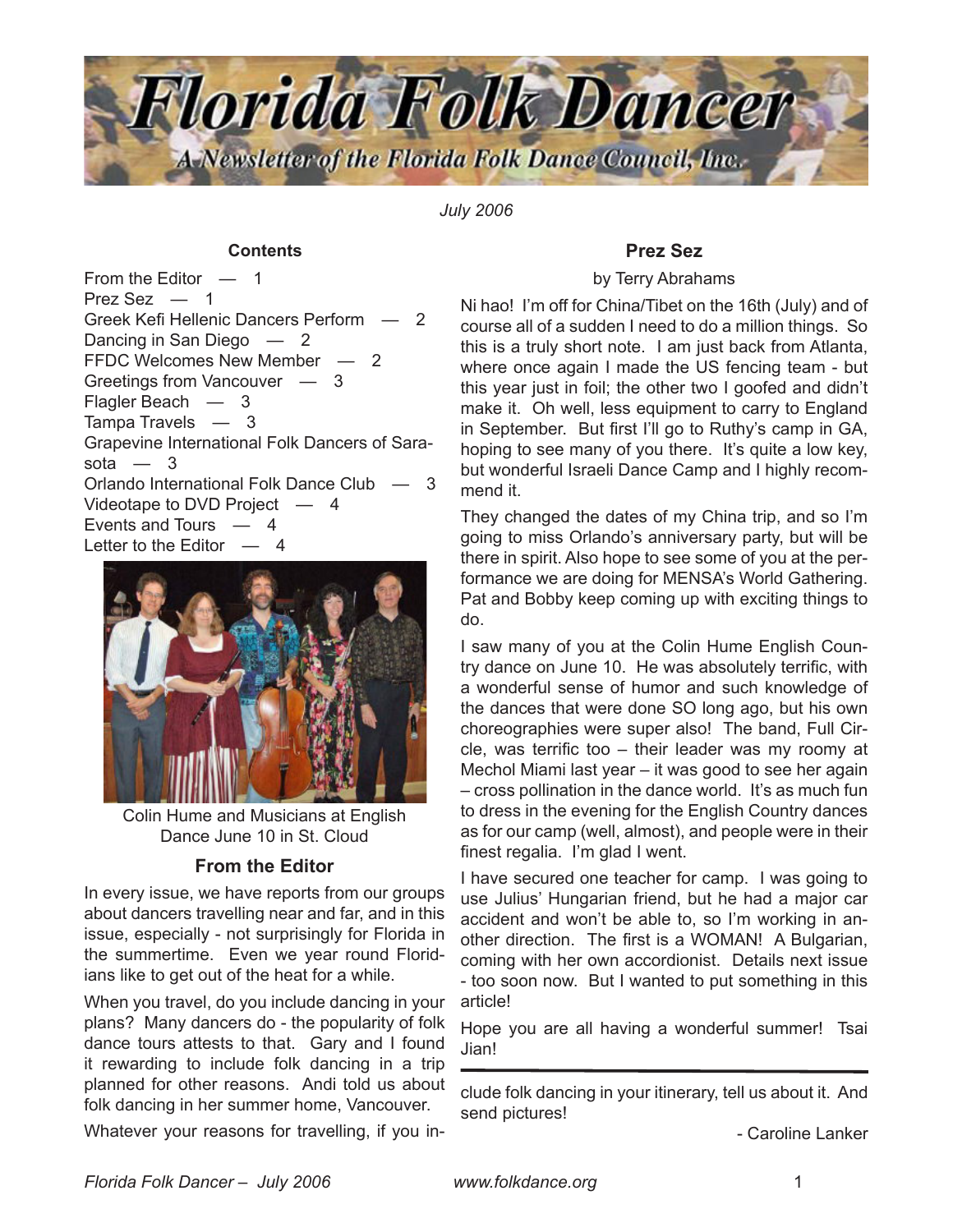<span id="page-1-0"></span>

## **Greek Kefi Hellenic Dancers Perform**

by Claudia Terrence

The Greek Kefi Hellenic Dancers of Daytona Beach performed at the Greek Landing Day celebration in Saint Augustine on Saturday, June 24th. The festivities were held in a courtyard behind the St. Photios Shrine on St. George Street. The dancers were Steve and Barbara Photiades, Lisa Millet and Claudia Terrence. We did a program of seven dances, including Kapatanisa, Pendozali and 'Zorba'.

Greek Landing Day commemorates the arrival of the first Greek settlers in Florida in 1768. They landed at Saint Augustine and then headed south to found the colony of New Smyrna Beach. The St. Photios Shrine is worth a visit if you are ever in Saint Augustine. They have beautiful artwork and a very interesting historical display describing the hardships these colonists faced.

The Greek Kefi Hellenic Dancers, founded by Steve and Barbara Photiades, enjoy performing and sharing our love of Greek dances. We usually practice on Friday nights at the Castaways Resort in Daytona Beach. Contact Steve or Barbara at (386) 788-2749 for more information.



Gary, Caroline and Suzanne

# **Dancing in San Diego**

by Caroline Lanker

Gary and I have just returned from two weeks in California, the first week in the San Diego area, where there is lots of folk dancing. Before going, we contacted Kevin Johnson and Suzanne Papp, former Floridians who danced in Orlando and the Tampa Bay area and attended FFDC camp several times. Kevin came up with quite a list of times and places to dance in the city.

We attended one event with them - a Scandinavian dance party. It was sponsored by the San Diego Folk Dance Center at Dancing Unlimited, a venue which is devoted to folk and related dancing.

There were close to 20 people there, many good dancers, and a surplus of men! The music was provided by two fiddlers, who stood in the center of the room while we danced around them. Gary and I were warmly welcomed and danced with many of the regulars there. Judith Baizan's Scandinavian dance classes paid off, as we knew many of the dances. And many of the dancers knew Judith from Scandi camps at Mendocino and Julian.

The main room of the building, about 30 ft. x 50 ft., has a wood floor built for dancing. One of the group proudly showed us a picture board showing how it was built - over a concrete slab, but with four criss-crossed layers of sleepers to give it bounce. It was great to dance on.

Later in the week, Suzanne joined us at the San Diego Zoo (photo at left), where we were treated to a rare sight of the mother and baby pandas active in the daytime.

If you ever plan to visit San Diego, be sure to check into the dancing there. The San Diego Folk Dance Center July schedule of dancing included four International sessions per week, Israeli, Greek and a Macedonian workshop. Dancing Unlimited hosts other groups, including belly dancing, and there are other places to folk dance, including in Balboa Park, where the zoo is (but not in the zoo as far as I know).

**FFDC Welcomes New Member**

Judith Merkt of Sarasota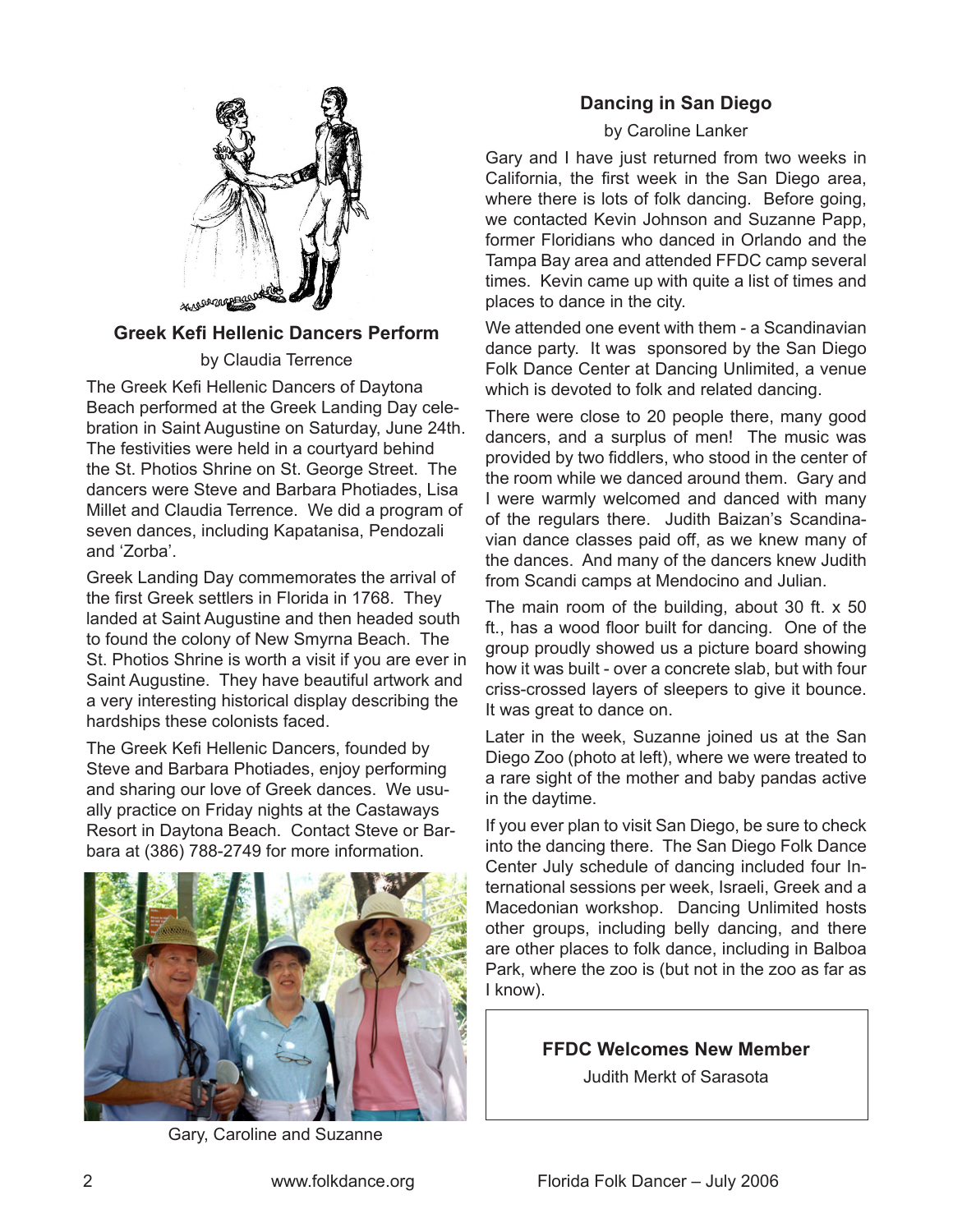## **Greetings from Vancouver**

<span id="page-2-0"></span>Besides enjoying the cool weather and beautiful city, I have been very active in the folk dance world. The regular International session ended the last Monday in June. I was able to teach them Kos and Cobankat which were well received. For the rest of the summer, there is International dancing one night a week in Stanley Park: a gorgeous outdoor setting but a concrete "floor". I'm going two nights a week to two different Israeli groups.

There was an Israeli workshop in June with Shmulik Gov Ari. Hopefully I'll be able to bring some International and Israeli dances back to the Tampa and Sarasota groups.

- Andi Kapplin

# **Flagler Beach**

### by Jan Lathi

We are down to small numbers these days due to travel plans of our members. Betty is in Maryland (probably washed out by now with all the flooding!), Anita went North to visit relatives, and Jan is going to Destin, FL, for son Steven's 40th birthday.

Arleen Kaufmann and I went to Orlando last Wednesday (June 21st) and were happy to see a great crowd, including Kay Demos, who was in town for business. We enjoyed the evening.

I want to thank all of you who have been saving commemorative and foreign stamps for me. It is greatly appreciated. Please keep them coming!

Enjoy your summers!

# **Tampa Travels**

## by Terry Abrahams

We are all traveling here and there, cancelling some of our Friday nights for lack of enough of us being in town at the same time. Dance camps, summer homes, summer camps, world travelers - guess it could be worse! See you all in the fall.



# **Grapevine International Folk Dancers of Sarasota**

### by Marie Millett

The Grapeviners are dancing away every Wednesday night and very fortunate to have 15-21 out. I have been reviving some of my old favorites and going over some of the camp dances again. We have several new dancers and you will meet one of them at the camp this year. Her name is Judy and she is already planning on joining the Florida Council and going to camp. I like her spirit and she is a good dancer, too.

Ann Kessler pops in frequently between court cases. I couldn't dance last week so Eva Stunkel, assisted by Delores Lustig, planned the evening's program and will do so again when I journey to New Mexico in July. Andi sent me a copy on dance etiquette from Vancouver which I thought made good sense. Haven't seen Ursula this Summer. Alberto did damage to her roof and she has been tending to that. Happy Summer Dancing wherever you may be!

# **Orlando International Folk Dance Club**

by Pat Henderson

We hope that you can join our club as we celebrate 35 years of dancing on Sunday, August 6. See details in Events and Tours.

We had two fantastic dance nights in June. On June 21, we welcomed several out of town guests: Kathy Dudek from North Carolina, Kay Demos from New Jersey, Jan Lathi from Plam Coast, Arleen Kaufmann from Gainesville/Flagler Beach, and Ruth Ann Fay and Claudia Terrence of Deland.

On Wednesday, June 28, we had an early 4th of July cookout before dancing. The dancers brought side dishes to share. Between dinner and dance, we had the heaviest rainstorm of the summer, so the dance was delayed awhile until we could get from house to the dance studio behind the house.

Traveling this month saw Palmira Mora-Valls going to Puerto Rico for a few weeks to celebrate a big birthday and Ann Robinson spending two weeks in North Carolina at a ceramics workshop.

Our group resumes regular dancing on Wednesday, September 6.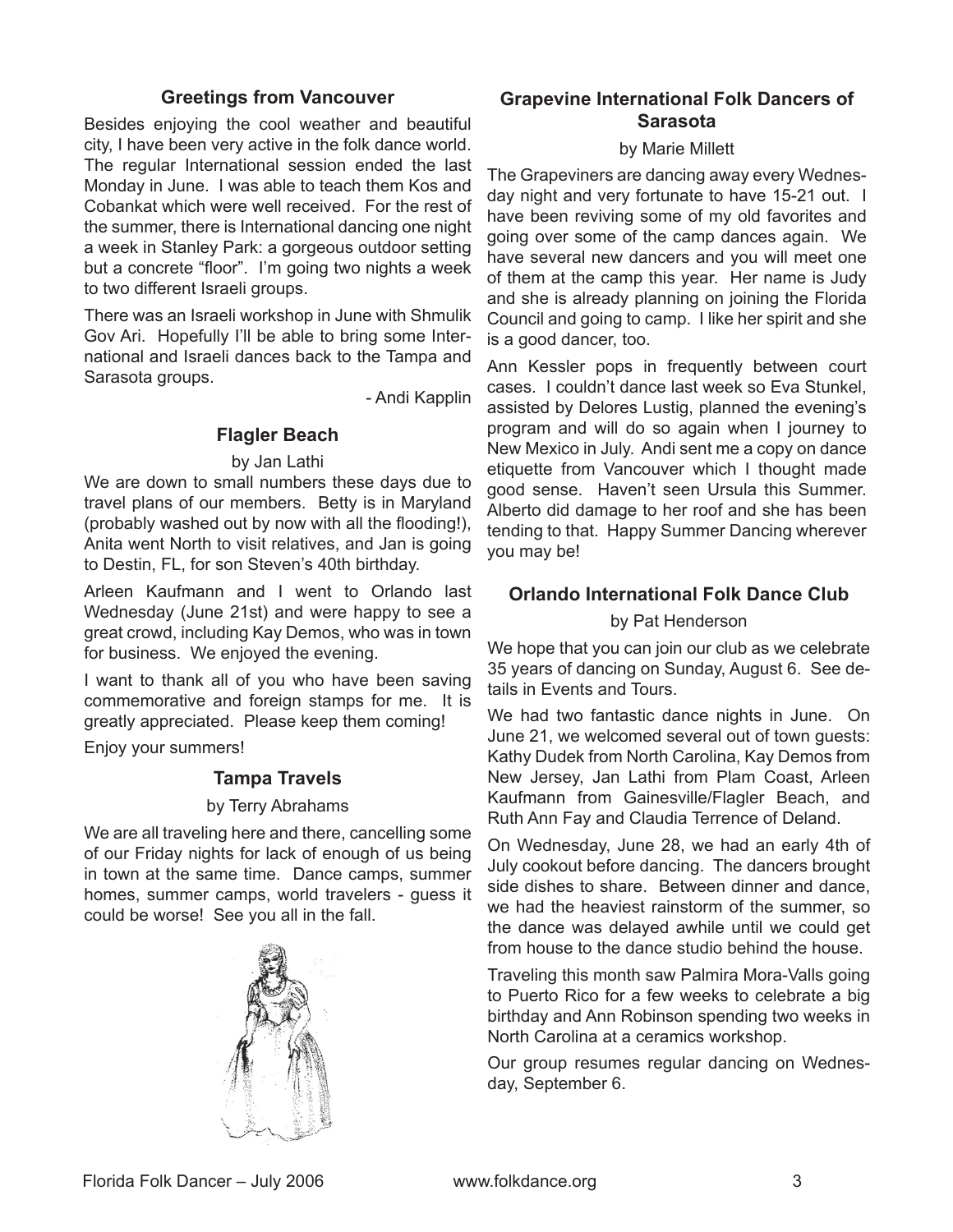## **Videotape to DVD Project**

by Pat Henderson

<span id="page-3-0"></span>When I retired over 2 1/2 years ago, I decided that my first project would be to convert all my dance videos to DVD. After converting the 2000-2004 FFDC Camps to DVD on my computer with Pinnacle, I developed computer problems and have now purchased a VHS-DVD combo unit. I am happy to report that this is working well and I am finally back on track to convert the rest of the workshop videos. Each dance is accessible from a main menu and I can record two hours on one DVD +R. The added advantage is that you have one touch copying if you want to copy a whole video without the programmed stops. The unit that I bought is the Panasonic model ES35V in case any of you out there want to save your tapes. The bonus of this unit is that you can also record TV shows on either tape or DVD.

# **Letter to the Editor**

#### Caroline -

Thank you for the welcome. I am enjoying the newsletters [in the website archives] and hope to become a more active member as time goes on --- right now I have my hands full trying to recuperate from my husband's recent death. That's how I found the International Folk Dancers in Sarasota - looking for some new positive, uplifting activities outside of my work.

I sure did find it with this group here in Sarasota - what a marvelous bunch of people. They've got me busy and happy learning all the new dance steps I can stand, the names of the dances, and a little history of them when they know it, etc. Many of the dancers sing or hum along with the music of the dances - it is a wonderful weekly experience for everyone.

- Judy Merkt



## Rd Winter Forsyth Pines Golf Course Hanging Moss Rd. 1 Blvd  $\gamma$ 6949 Semoran & Venture Circle E. Colonial Dr. 436 50

# **August**

# **Sunday, August 6: Come celebrate the 35th anniversary of OIFDC!**

Place: Whirl & Twirl Square Dance Club, 6949 Venture Circle in Orlando (map at left) Time: 1 pm to 9 pm

Featuring: A potluck supper - please bring a dish to share. Special Guest: David Digby, OIFDC founding father

Pat Henderson is working on t-shirts to commemorate the event. If you need more information or a place to stay, call 407-275 6247 (on August 6: 407-492-3006) or e-mail [henderp@bell](mailto:henderp@bellsouth.net)[south.net](mailto:henderp@bellsouth.net).

# **Thursday, August 10 Dancing for Mensa World Gathering**

Place: Disney's Colorado Springs Resort, Orlando Time: 10:30 – 11:30 AM and evening

David Digby and Pat Henderson are organizing folk dancing events for the World Gathering. The event will include a short dance performance and then teaching dances to volunteers from the audience in the morning and performing during or immediately after the dinner in the evening. Plans for rehearsal are to be determined. A list of possible dances and more information were published in the April 2006 Florida Folk Dancer, available in the archives on the website, [www.folkdance.org](http://www.folkdance.org). Contact Pat at [hen](mailto:henderp@bellsouth.net)[derp@bellsouth.net](mailto:henderp@bellsouth.net) for current information.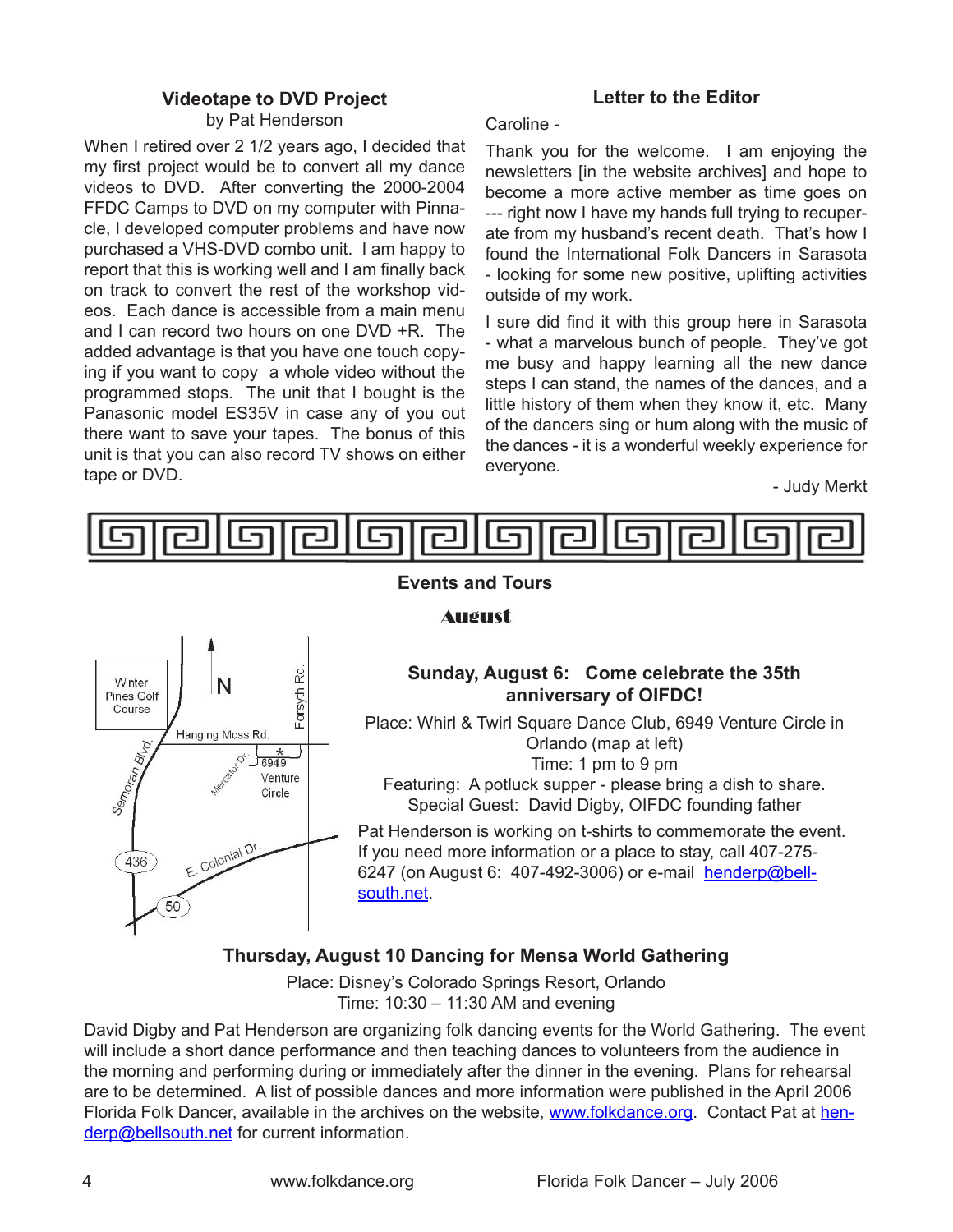# **August 11-13 Mountain Playshop 2006**

"*It's a very cool camp - I've been there!*" – Terry Abrahams Place: 4-H Camp, Swannanoa, NC

More information and registration form on web site: [www.mountainplayshop.org.](http://www.mountainplayshop.org/) The final registration form will be there toward the end of May. New campers get a discount - contact Beth Zweigoron at [zcat@ix.netcom.com](mailto:zcat@ix.netcom.com).

## **August 11-19: Folklore and Heritage Tour in Slovakia and Hungary**

Slovak dance classes, meetings with village groups, museums, historical sites. Organizers: 3ART, Inc., Pavol Pitonak, Slovakia. Information and registration form: [www.folkloretrip.com](http://www.folkloretrip.com) E-mail: [3art@folkloretrip.com](mailto:3art@folkloretrip.com). U.S.A. contact: Vonnie R. Brown, 1717 Applewood Road, Baton Rouge, LA 70808 225 / 766-8750, E-mail [vrbfolk@cox.net](mailto:vrbfolk@cox.net)

## **September**

### **September 23-24 Fall Fling**

Place: the Community House in Melbourne Village

This is a fun, two day opportunity for Florida folk dancers to get together, share what and how they are dancing and dance old favorites that aren't done regularly in local groups. More details will be posted on the web site as the date approaches.

# **October**

## **October 6-8 Sharpes Assembly English Country Dance Weekend**

Place:Kenilworth Lodge, Sebring, Florida Price: \$105 to \$195 including lodging

Features workshops with Bruce Hamilton, president of Country Dance and Song Society, balls on Friday and Saturday evenings; music by Full Circle; and a wooden dance floor.

For more information and registration see the FFDC website, [www.folkdance.org](http://www.folkdance.org), or contact: John Daly, [jdaly@palmnet.net](mailto:jdaly@palmnet.net), 321-693-2006 or Catie Geist, [catiegeist@att.net](mailto:catiegeist@att.net), 321-427-3587.



(English Country Dance graphics in this issue by Willa Davidsohn and Fannie Christoph-Salerno)

# **October 14-27 GREECE! and the Greek Islands**

Folklore, Culture, History, Art, Music, Folk Dance, Adventure! with Jim Gold & Lee Otterholt Santorini extension: October 26-29

Depart from JFK Airport in NYC on Saturday, October 14; October 15-16 explore Athens; October 17-22 Classical Greek tour, October 23-27, Greek Island Cruise and dancing with local folk groups. Return October 27 or optional Santorini extension: October 26-28 stay in Santorini, October 29 return.

For more information and a registration form, visit Jim's website, [www.jimgold.com](http://www.jimgold.com) or write Jim Gold International, Inc., 497 Cumberland Avenue, Teaneck, NJ 07666 U.S.A. (201) 836-0362, e-mail: [jimgold@](mailto:jimgold@jimgold.com) [jimgold.com.](mailto:jimgold@jimgold.com)